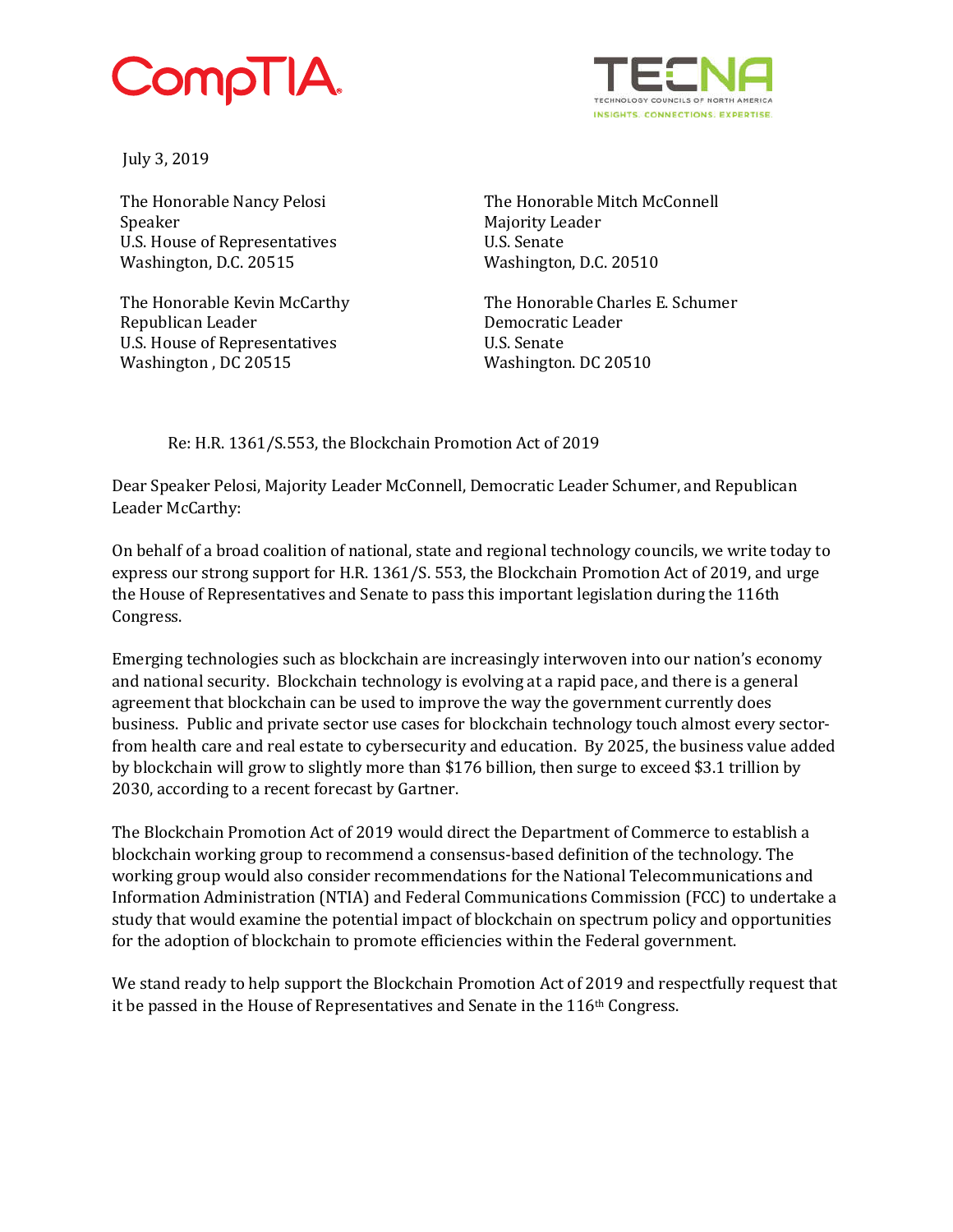Sincerely,

Stefanie Hallend

Stefanie Holland Tim Jemal Vice President, Federal & Global Policy Fig. 2014 2015 2016 Executive Director CompTIA TECNA

Tenny few

**Alabama**  Tech Birmingham **Arizona** Arizona Technology Council (AZTC) **California** California Technology Council (CTC) Tech San Diego **Colorado** Colorado Technology Association (CTA) **Connecticut** Connecticut Technology Council (CTC) **Florida** Palm Beach Tech Association **Georgia** Technology Association of Georgia (TAG) Computer Measurement Group (CMG) **Idaho** Idaho Tech Council (ITC) **Illinois** Illinois Technology Association (ITA) **Iowa** Technology Association of Iowa (TAI) **Kentucky** Technology Association of Louisville Kentucky (TALK) **Missouri** KC Tech Council **Massachusetts** Massachusetts Technology Leadership Council (MassTLC) **Maryland**  ASCII Group Maryland Tech Council (MTC) **Minnesota** Minnesota High Tech Association (MHTA)